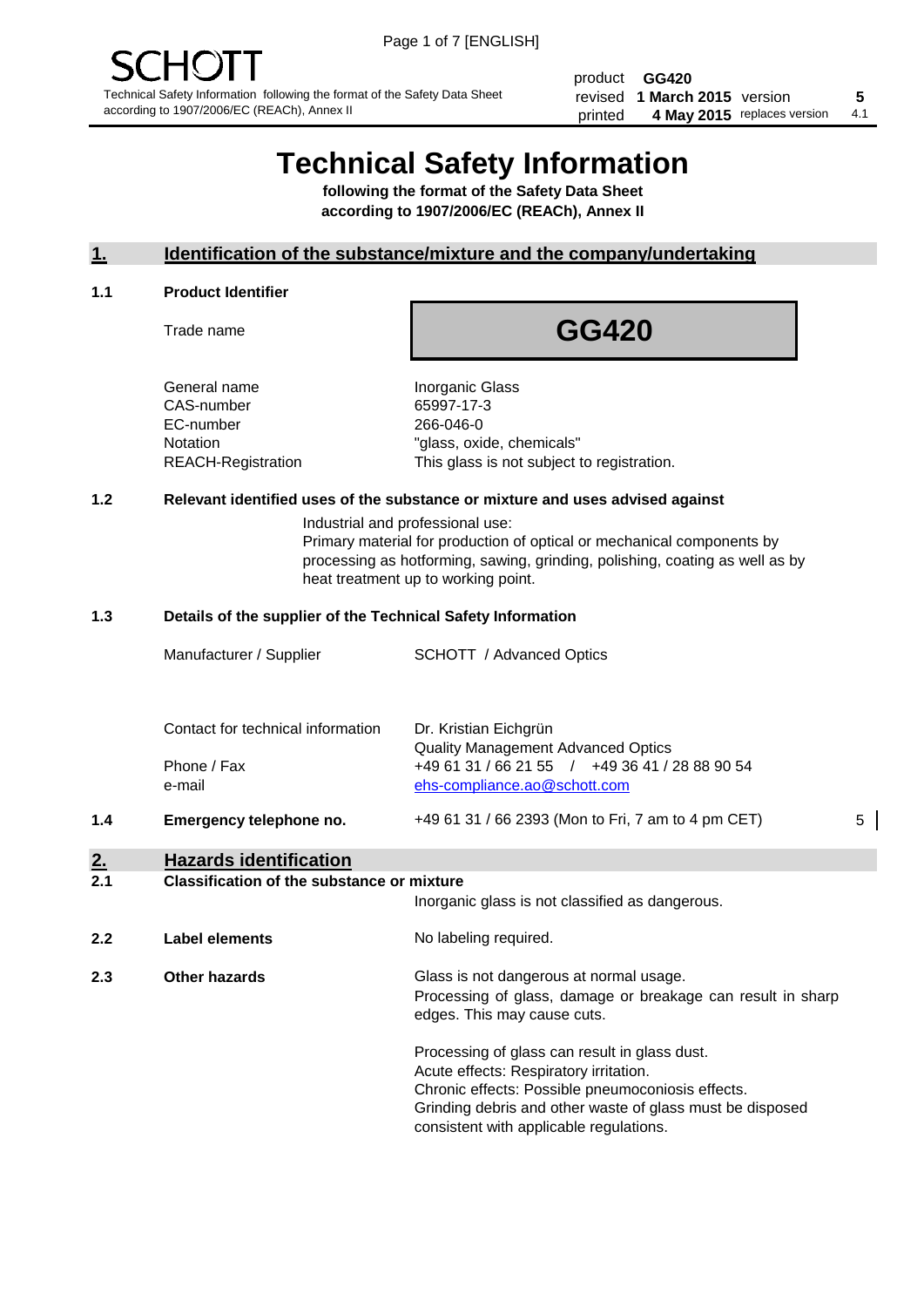# **3. Composition/information on ingredients**

#### **3.1 Substances**

As the substance glass is not included in the candidate list of substances of very high concern, currently there are no information duties according to article 33 of REACH. However for the production of glass we may use substances, which are on the candidate list and had been included in Annex XIV of the REACH regulation or could be included in future . These powdery substances are not present as such in the final glass; they are fully integrated into the glass matrix through the melting process. Thus they loose their original characteristics. The main components are listed as additional information in chapter 16. For more information please refer to ehs-compliance.ao@schott.com.

#### **3.2 Mixtures**

Glass is classified as substance acc. to regulation (EC) No 987/2008 (amending of Reach-Reg.).

#### **4. First aid measures**

#### **4.1 Description of first aid measures**

| <b>General information</b> | Glass is no hazardous substance. The following information<br>refer to glass dust and glass splinter which may result from<br>processing or breakage. |
|----------------------------|-------------------------------------------------------------------------------------------------------------------------------------------------------|
| <b>After inhalation</b>    | Supply fresh air; consult doctor in case of complaints                                                                                                |
| After skin contact         | Normally not dangerous.                                                                                                                               |
|                            | Consult doctor in case of complaints.                                                                                                                 |
| After eye contact          | Rinse under running water.                                                                                                                            |
|                            | Consult doctor in case of complaints.                                                                                                                 |
| <b>After swallowing</b>    | Consult doctor                                                                                                                                        |

### **4.2 Most important symptoms and effects, both acute and delayed**

none known

**4.3 Indication of immediate medical attention and special treatment needed** 

|     |                                                                     | none                           |
|-----|---------------------------------------------------------------------|--------------------------------|
| 5.  | <b>Fire fighting measures</b>                                       |                                |
| 5.1 | <b>Extinguishing media</b>                                          | no requirements                |
| 5.2 | Special hazards arising from the substance or mixture               | none. Glass is noncombustible. |
| 5.3 | <b>Advice for firefighters</b>                                      | none                           |
| 6.  | <b>Accidental release measures</b>                                  |                                |
| 6.1 | Personal precautions, protective equipment and emergency procedures |                                |
|     |                                                                     | none                           |
| 6.2 | <b>Environmental Precautions</b>                                    | none                           |
| 6.3 | Methods and material for containment and cleaning up                | none                           |
| 6.4 | Reference to other sections                                         | none                           |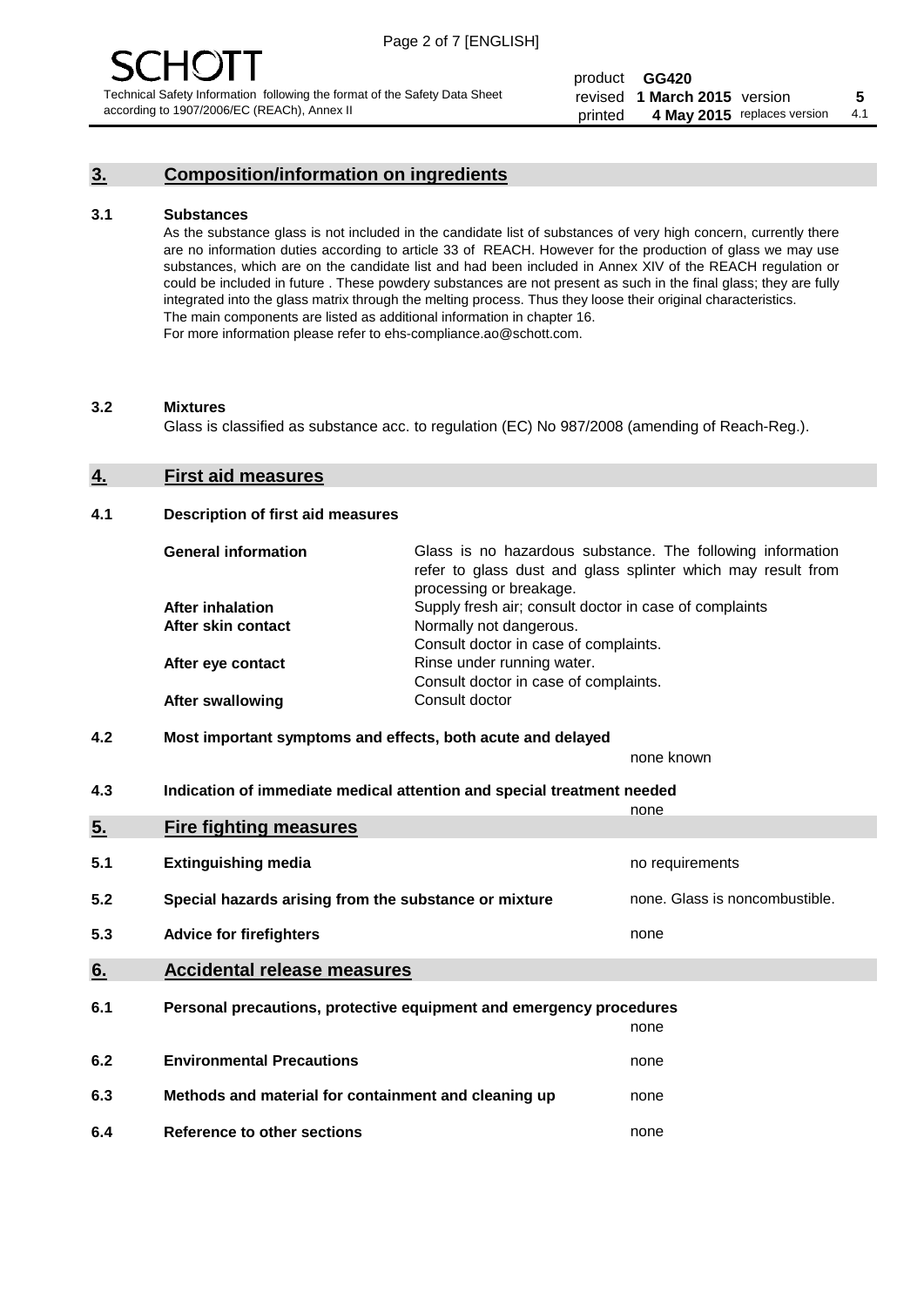

product **GG420** revised **5 1 March 2015** version printed 4 May 2015 replaces version 4.1

| $Z_{.}$ | <b>Handling and storage</b>                                                                                      |                                                                                                                                                                                                                                                                                                                                                                                     |
|---------|------------------------------------------------------------------------------------------------------------------|-------------------------------------------------------------------------------------------------------------------------------------------------------------------------------------------------------------------------------------------------------------------------------------------------------------------------------------------------------------------------------------|
| 7.1     | <b>Precautions for safe handling</b>                                                                             | Avoid breakage because of injury risk by sharp edges.                                                                                                                                                                                                                                                                                                                               |
| 7.2     | Conditions for safe storage, including any incompatibilities                                                     | Store in dry environment. Avoid excessive humidity.                                                                                                                                                                                                                                                                                                                                 |
| 7.3     | Specific end use(s)                                                                                              | see section 1.2                                                                                                                                                                                                                                                                                                                                                                     |
| 8.      | <b>Exposure controls / personal protection</b>                                                                   |                                                                                                                                                                                                                                                                                                                                                                                     |
| 8.1     | <b>Control parameters</b><br>Regulation<br>Value<br>0,3 mg / $m3$<br>peak limit<br>no information<br>teratogenic | In case of dust formation, declaration for FUSED SILICA, CAS-No: 60676-86-0<br>TRGS 900 - GERMAN OCCUPATIONAL EXPOSURE LIMIT VALUES (01/2006)<br>(EXPOSURE LIMIT VALUE) with reference to the respirable fraction.<br>There is no reason to fear a risk of damage to the developing embryo<br>or foetus when limit value is adhered to                                              |
| 8.2     | <b>Exposure controls</b><br>in general.                                                                          | Technical measures and appropriate work processes have higher priority than personal<br>protective equipment. Provide adequate ventilation by local exhaust ventilation or ventilation<br>Adequate assessment tools for verification of effectivity of the protective measures includes<br>methods of measurements as described in "Technischen Regeln for Gefahrstoffe (TRGS) 402. |
|         | <b>Respiratory Protection</b>                                                                                    | Technical measure: wet grinding/processing, avoid dust<br>formation.<br>If glass dust or particulates are above the national exposure<br>limits use a national approved respirator for dust and fibers.                                                                                                                                                                             |
|         | <b>Hand Protection</b>                                                                                           | Use protective gloves and safety wristbands for protection<br>against cut injuries.                                                                                                                                                                                                                                                                                                 |
|         | Eye Protection                                                                                                   | Use industrial safety glasses that meet national standards.                                                                                                                                                                                                                                                                                                                         |
|         | <b>Personnel Protection</b>                                                                                      | Use safety skirting for protection from sharp edges.<br>Wear safety shoes.                                                                                                                                                                                                                                                                                                          |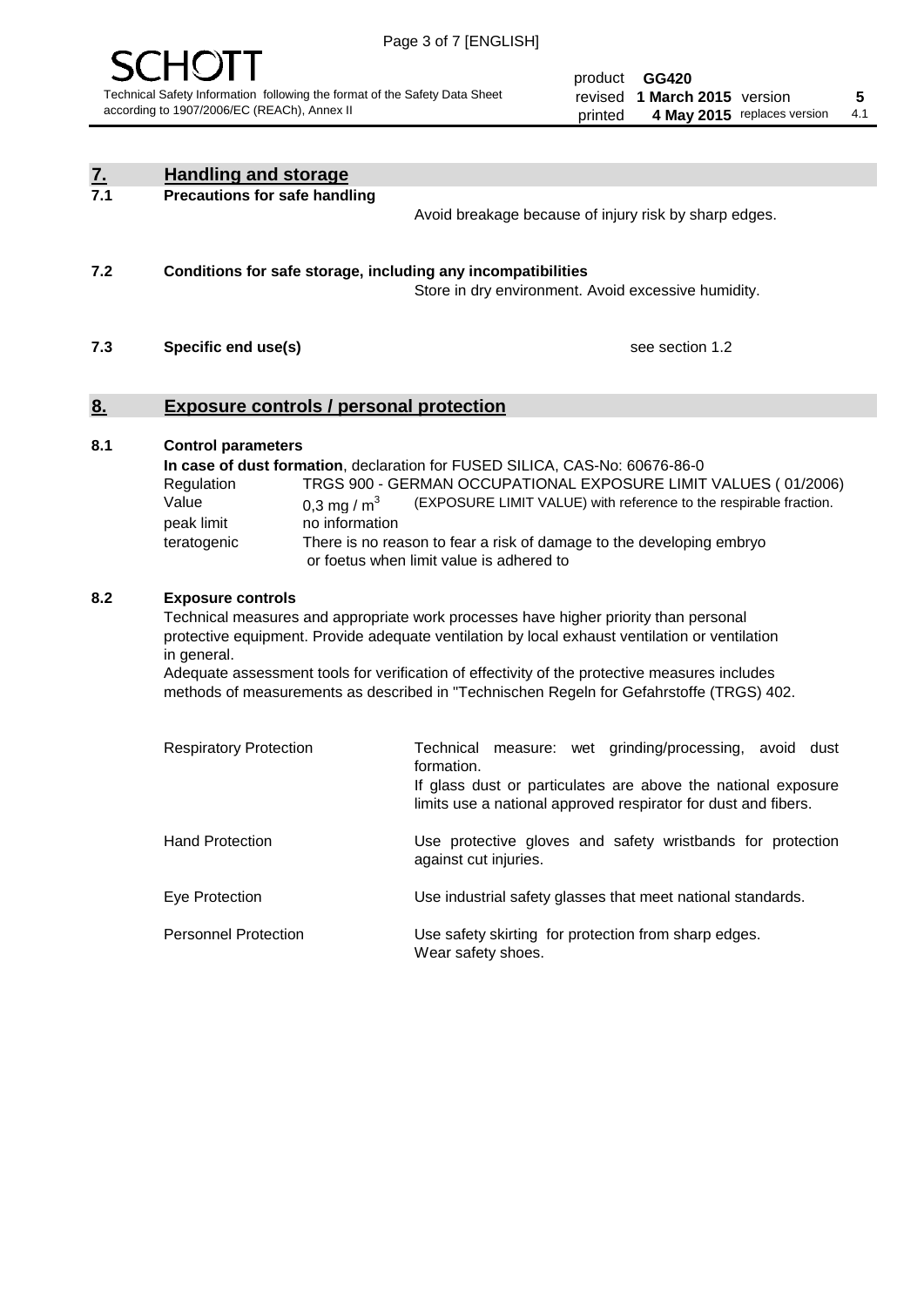# **9. Physical and chemical properties**

#### **9.1 Information on basic physical and chemical properties**

|     | Appearance                            |                                                    |
|-----|---------------------------------------|----------------------------------------------------|
|     | <b>Physical state</b>                 | solid                                              |
|     | <b>Colour</b>                         | transparent or coloured                            |
|     | <b>Odour</b>                          | odourless                                          |
|     | pH-value                              | not applicable                                     |
|     | Boilling point/boilling range         | not applicable                                     |
|     | Melting point/melting range           | 535 °C                                             |
|     |                                       | Transformation temperature according to ISO 7884-8 |
|     | <b>Flashpoint</b>                     | not combustible                                    |
|     | <b>Combustibility</b>                 | not combustible                                    |
|     | Ignition temperature                  | none                                               |
|     | <b>Auto flammability</b>              | none                                               |
|     | Danger of explosion                   | none                                               |
|     | <b>Explosive limits upper / lower</b> | none                                               |
|     | <b>Oxidizing characteristics</b>      | none                                               |
|     | Vapour pressure                       | not applicable                                     |
|     | Density (20 °C)                       | $2,55$ g/ccm                                       |
|     | <b>Water solubility</b>               | not applicable                                     |
|     | <b>Fat solubility</b>                 | not applicable                                     |
|     | n-octanol-water partition coefficient | not applicable                                     |
|     | <b>Other information</b>              | none                                               |
| 9.2 | <b>Other information</b>              | none                                               |

# **10. Stability and Reactivity**

#### **10.1 Reactivity**

Glass is a stable material. Glass is inert to many chemicals, but may react to hot, strong alkaline solutions and with hydrofluoric, fluorosilicic and phosphoric acids. When heated to temperatures above the melting point, metal oxide fumes may be emitted.

Glass is an amorphous, inorganic, usually transparent or translucent substance consisting of a mixture of silicates or sometimes borates or phosphates as glass formers. With additions of modifiers a melt is produced at high temperatures, that cools to a solid state without crystallization.

#### **10.2 Chemical stability**

Glass is stable at normal environmental conditions.

**10.3 Possibility of hazardous reactions** 

No hazardous reactions at intended use.

| 10.4 | <b>Conditions to avoid</b>              | see section 10.1 |
|------|-----------------------------------------|------------------|
| 10.5 | Incompatible materials                  | see section 10.1 |
| 10.6 | <b>Hazardous decomposition products</b> | see section 10.1 |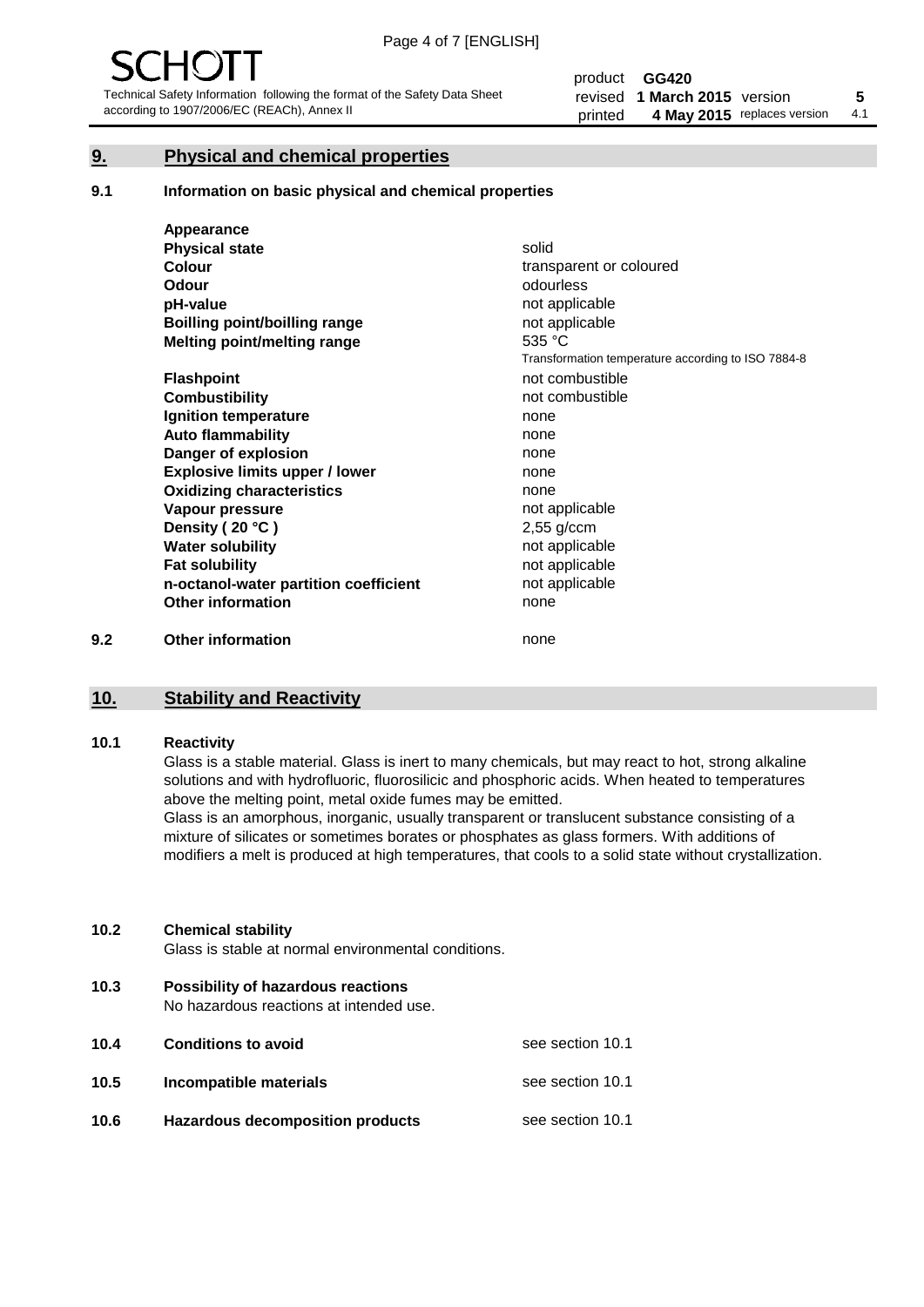

# **11. Toxicological information**

**11.1 Information on toxicological effects** Toxicological data are not available.

# **12. Ecological information**

- **12.1 Toxicity**
- **12.2 Persistence and degradability**
- **12.3 Bioaccumulative potential**
- **12.4 Mobility in soil**
- **12.5 Results of PBT and vPvB assessment**
- **12.6 Other adverse effects**

# **13. Disposal considerations**

**13.1 Waste treatment methods**

| Disposal according to local regulations |
|-----------------------------------------|
|                                         |

unknown unknown unknown unknown

unknown unknown

| <u>14.</u> | <b>Transport information</b>                                            |                     |
|------------|-------------------------------------------------------------------------|---------------------|
| 14.1       | <b>UN Number</b>                                                        | no requirements     |
| 14.2       | <b>UN Proper Shipping Name</b>                                          | no requirements     |
| 14.3       | <b>Transport hazard class(es)</b>                                       | no requirements     |
| 14.4       | Packing group                                                           | no requirements     |
| 14.5       | <b>Environmental hazards</b>                                            | no requirements     |
| 14.6       | Special precautions for user                                            | see sections 6 to 8 |
| 14.7       | Transport in bulk according to Annex II of MARPOL73/78 and the IBC Code |                     |
|            |                                                                         | no requirements     |

# **15. Regulatory information**

### **15.1 Safety, health and environmental regulations/legislation specific for the substance or mixture**

**REACH** Under REACH glass is classified as a "Substance". According to Appendix V Number 11 of the REACh regulation glass is exempted from registration if specified conditions are met. SCHOTT AG, Advanced Optics has examined this conditions for its products. This glass is not subject to registration.

**RoHS** This glass does not contain - according to our knowledge - materials in concentrations, whose placing on the market is forbidden in accordance to the current requirements of the European Directive 2011/65/EU. This glass contains cadmium to achieve it's particular characteristics. It is compliant to the RoHS due to the exemptions specified in the annex of the RoHS.

**United Nations Globally Harmonized System (UN-GHS) related to safety information.**

This information considers also the requirements of the UN-GHS related to safety information.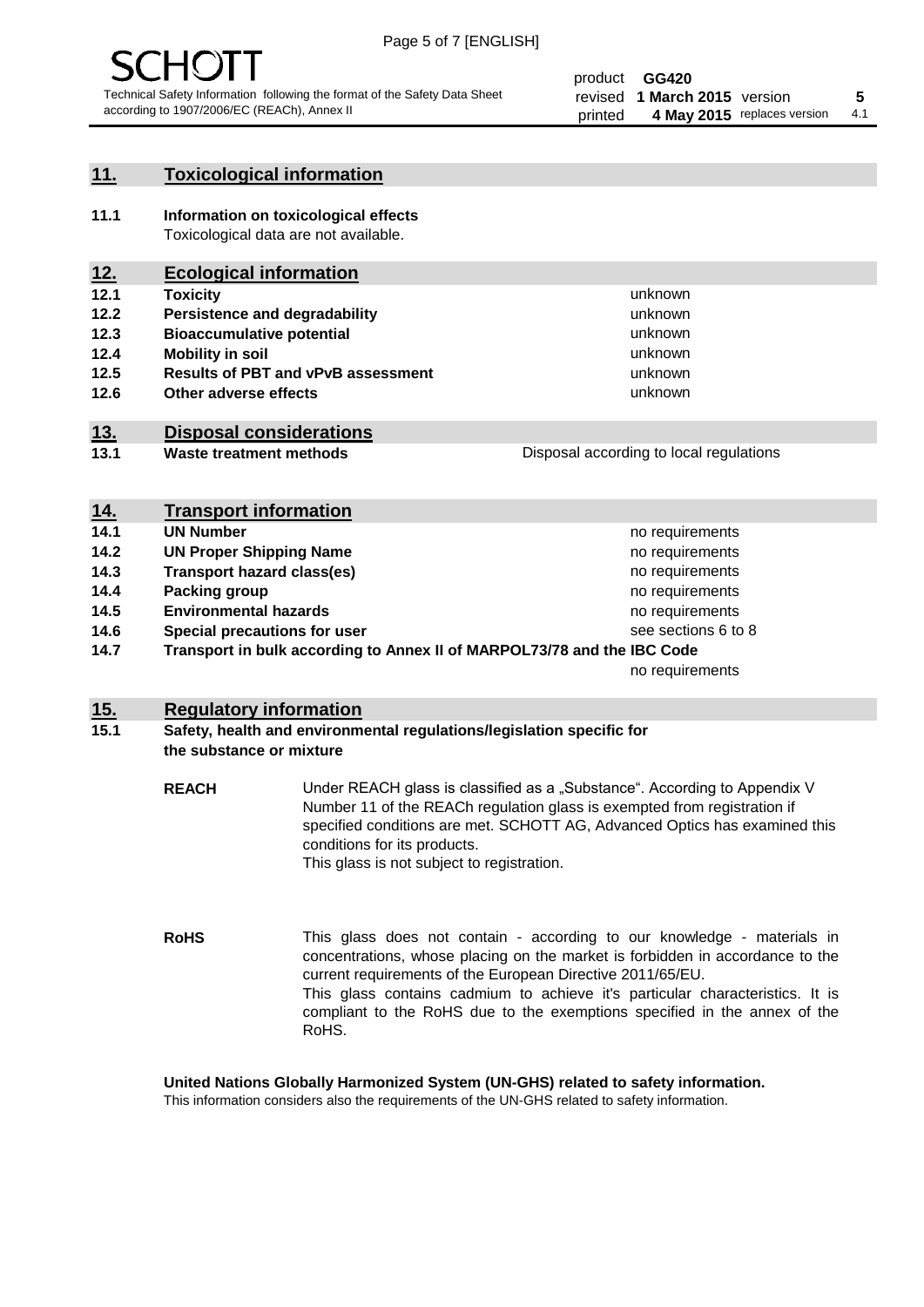#### product **GG420** revised **5 1 March 2015** version printed 4 May 2015 replaces version 4.1

# **15.2 Chemical Safety Assessment**

A Chemical Safety Assessment has not been carried out.

# **16. Other information**

### **16.1 Composition of mixture according to raw materials, based on the oxides.**

| chemical        |               | proportion    | <b>SVHC (REACH)</b> | Reg.  | <b>OSHA</b>                                             | <b>ACGIH</b>                                  | Carc. |
|-----------------|---------------|---------------|---------------------|-------|---------------------------------------------------------|-----------------------------------------------|-------|
| name            | <b>CAS-No</b> | of weigth (%) | (Y/N)               | (Y/N) | <b>PEL</b>                                              | TLV                                           | (Y/N) |
| Boron Oxide     | 1303-86-2     | $1 - 10$      | Yes                 | Yes   | $15 \text{ mg/m}^3$                                     | $10 \text{ mg/m}^3$                           | No    |
| Calcium Oxide   | 1305-78-8     | $1 - 10$      | No                  | Yes   | $5 \text{ mg/m}^3$                                      | $2 \text{ mg/m}^3$                            | No    |
| Cadmium Oxide   | 1306-19-0     | < 1           | Yes                 | Yes   |                                                         | $0.2 \text{ mg/m}^3$ 0.01 mg/m <sup>3</sup>   | Yes   |
| Potassium Oxide | 12136-45-7    | $1 - 10$      | No                  | No    | N/A                                                     | N/A                                           | No    |
| Sodium Oxide    | 1313-59-3     | $1 - 10$      | No                  | No    | N/A                                                     | N/A                                           | No    |
| Sulfur          | 7704-34-9     | < 1           | No                  | Yes   | N/A                                                     | N/A                                           | No    |
| Silica          | 14808-60-7    | $60 - 70$     | No                  | Yes   |                                                         | 0.1 mg/m <sup>3</sup> 0.025 mg/m <sup>3</sup> | No    |
| Zinc Oxide      | 1314-13-2     | $1 - 10$      | No                  | Yes   | 5 mg/m <sup>3</sup> (fume) 2 mg/m <sup>3</sup> (R dust) |                                               | No    |

**The classification and limiting values are valid for the raw materials, see section 3. Glass is not a substance of very high concern (SVHC).**

#### **Explanations to the data in the table**

| SVHC(REACH)        | The raw material is listed in the candidate list of the substances of very high<br>concern                                                                 |
|--------------------|------------------------------------------------------------------------------------------------------------------------------------------------------------|
| Reg.               | Regulated chemical substance per list OSHA Regulations (Standards - 29 CFR)<br>Subpart 1910.1000 Tables Z1 to Z3 Limits for Air Contaminants               |
| OSHA / PEL         | Permissible exposure limit – for chemical materials, issued by the OSHA                                                                                    |
| <b>ACGIH / TLV</b> | Threshold limit value - chemical substances classification by the ACGIH                                                                                    |
| <b>OSHA</b>        | Occupational Safety and Health Administration, an organization of the US.<br>Department of Labor (www.osha.gov).                                           |
| ACGIH              | American Conference of Governmental Industrial Hygienists (ACGIH), an<br>member-based organization that advances occupational and environmental<br>health. |
| Carc.              | Chemical substance classified as carcinogen                                                                                                                |